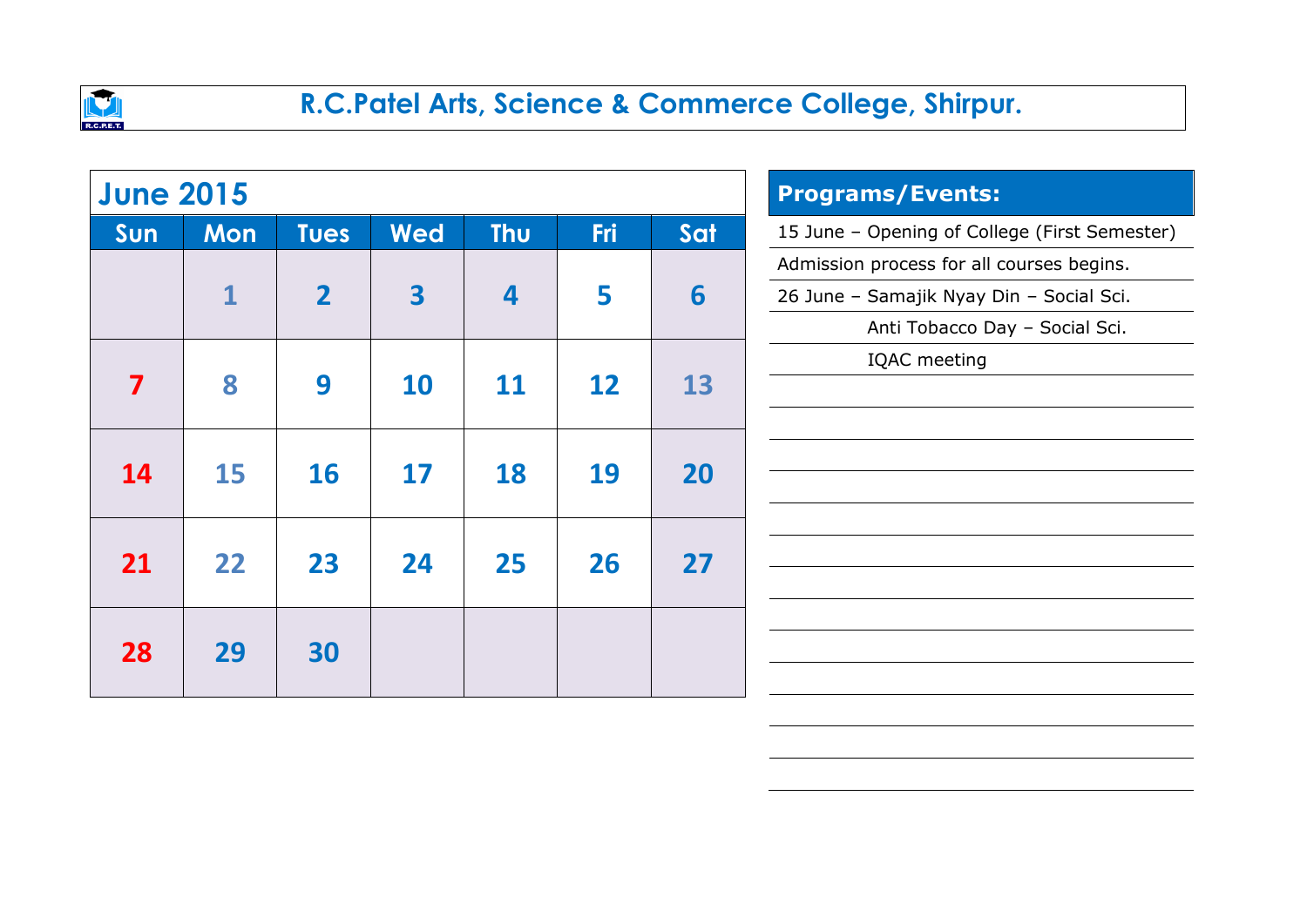

| <b>July 2015</b> |            |             |            | <b>Programs/Events:</b> |            |                         |                                                                                                                                            |
|------------------|------------|-------------|------------|-------------------------|------------|-------------------------|--------------------------------------------------------------------------------------------------------------------------------------------|
| Sun              | <b>Mon</b> | <b>Tues</b> | <b>Wed</b> | <b>Thu</b>              | <b>Fri</b> | Sat                     | 29 July - Well come for fresher - Marathi                                                                                                  |
|                  |            |             | 1          | $\overline{\mathbf{2}}$ | 3          | $\overline{\mathbf{4}}$ | 31 July- Gurupaurnima, Kalidas Day - Hindi<br>Vadmay Mandal inauguration - Marathi<br>Personality measurement of students<br>- Social Sci. |
| 5                | 6          | 7           | 8          | 9                       | 10         | 11                      |                                                                                                                                            |
| 12               | 13         | 14          | 15         | <b>16</b>               | 17         | 18                      |                                                                                                                                            |
| <b>19</b>        | 20         | 21          | 22         | 23                      | 24         | 25                      |                                                                                                                                            |
| 26               | 27         | 28          | 29         | 30                      | 31         |                         |                                                                                                                                            |
|                  |            |             |            |                         |            |                         |                                                                                                                                            |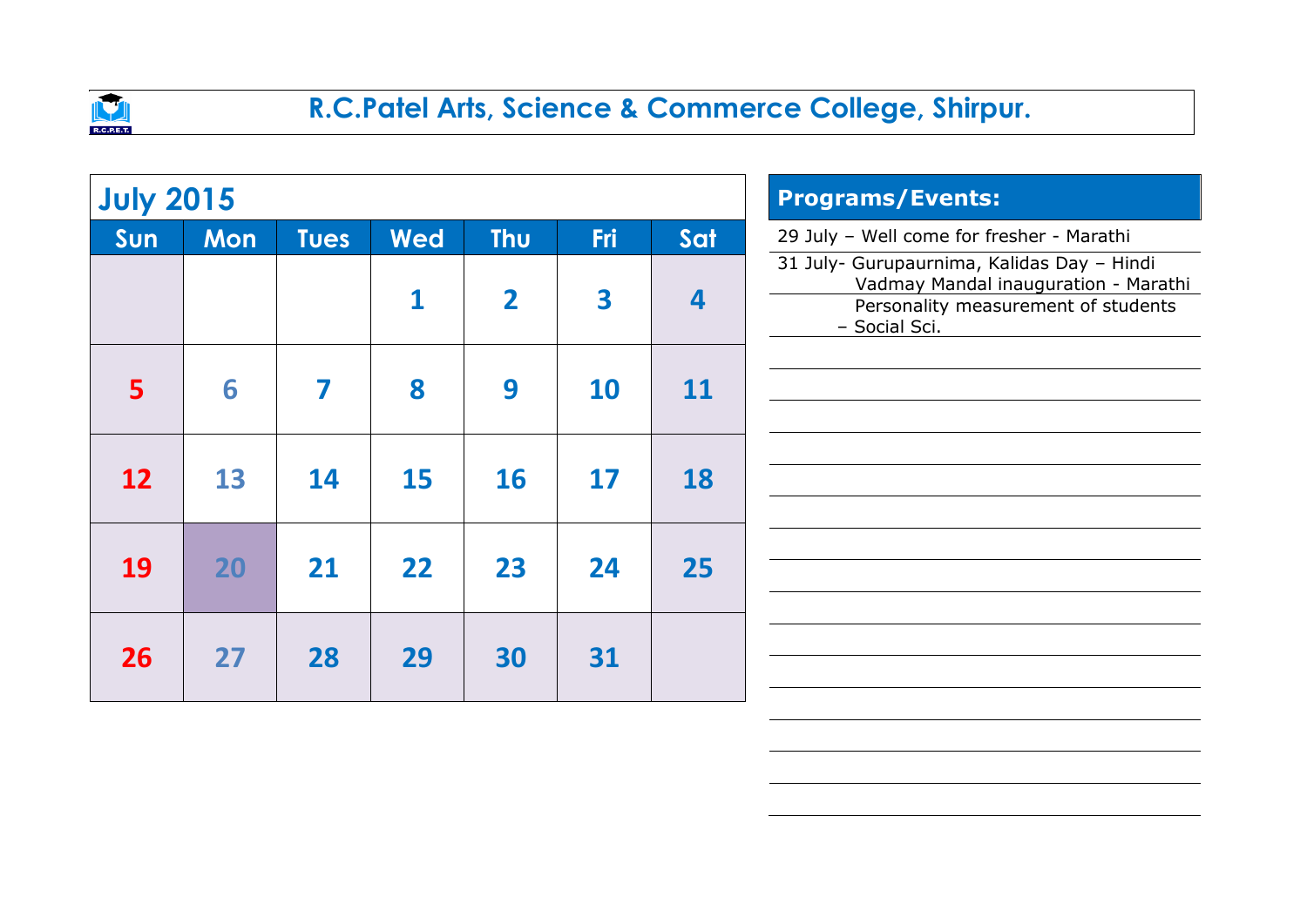

|                | <b>August 2015</b> |             |            | <b>Programs/Events:</b>            |     |             |                                                                                         |
|----------------|--------------------|-------------|------------|------------------------------------|-----|-------------|-----------------------------------------------------------------------------------------|
| Sun            | <b>Mon</b>         | <b>Tues</b> | <b>Wed</b> | <b>Thu</b>                         | Fri | Sat         | 1 Aug - Well come fun. - Computer Sci.                                                  |
|                |                    |             |            |                                    |     |             | 9 Aug - Kranti Din - History                                                            |
| 30             | 31                 |             |            |                                    |     | $\mathbf 1$ | 10 Aug - Soft Skill Dev. workshop - Comp. Sci.                                          |
|                |                    |             |            |                                    |     |             | 11 Aug - Kavyagayan - Marathi                                                           |
|                |                    |             |            | 12 Aug - Library Induction Program |     |             |                                                                                         |
| $\overline{2}$ | 3                  | 4           | 5          | 6                                  | 7   | 8           | 20 Aug - Quiz contest - Comp. Sci.                                                      |
|                |                    |             |            |                                    |     |             | 21 Aug - Library Committee meeting                                                      |
| 9              | 10                 | 11          | 12         | 13                                 | 14  | 15          | CD-1857 cha Uthav - History<br>Lecture on Bhashavishayak nokarichya<br>sandhi - Marathi |
|                |                    |             |            |                                    |     |             | 25 Aug - NList awareness program for M.Sc.                                              |
|                |                    |             |            |                                    |     |             | 28 Aug - Instrument exhibition - Physics                                                |
| <b>16</b>      | 17                 | 18          | 19         | 20                                 | 21  | 22          | <b>IQAC</b> meeting                                                                     |
|                |                    |             |            |                                    |     |             |                                                                                         |
| 23             | 24                 | 25          | 26         | 27                                 | 28  | 29          |                                                                                         |
|                |                    |             |            |                                    |     |             |                                                                                         |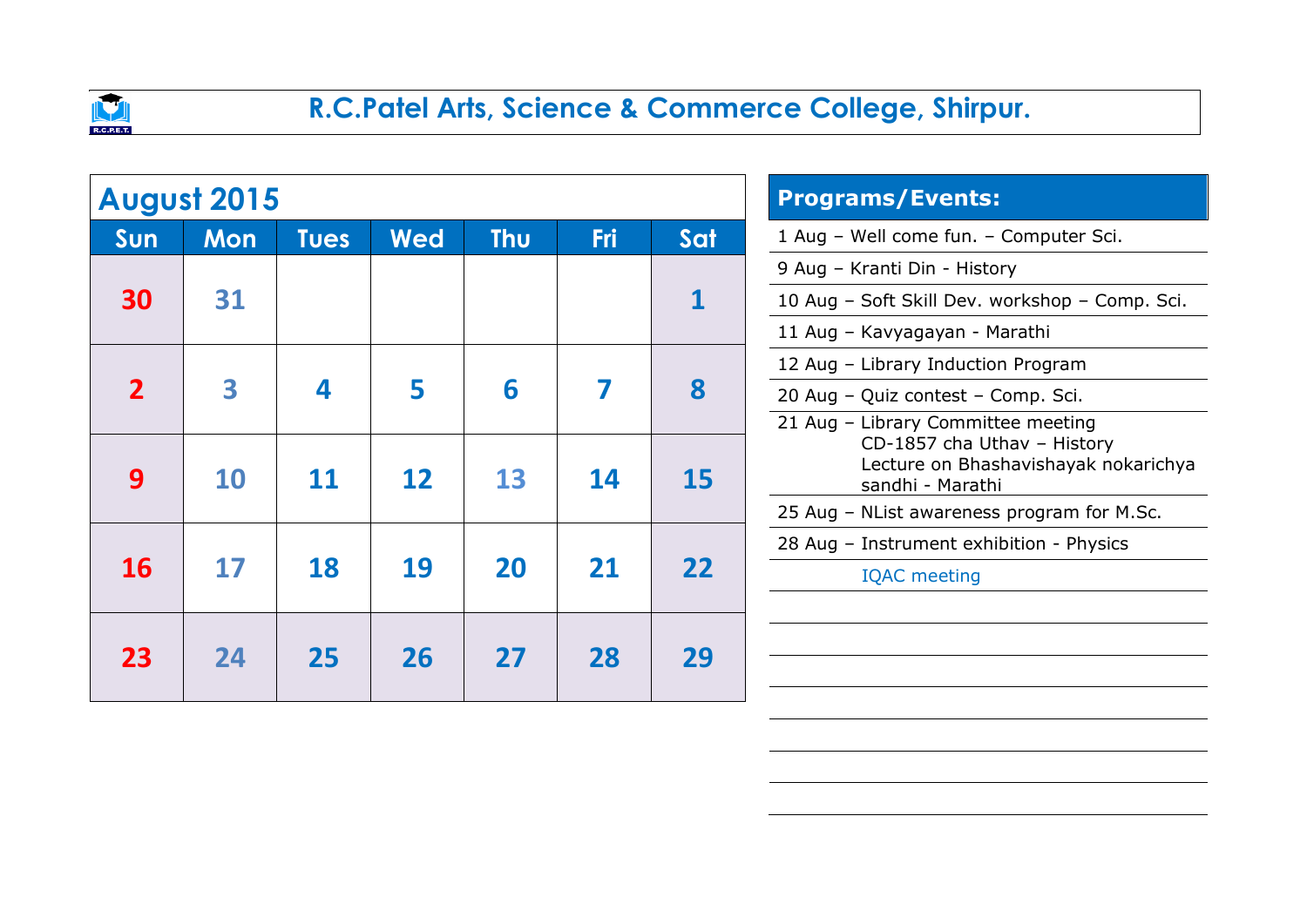

|           | <b>September 2015</b> |             |                | <b>Programs/Events:</b> |                         |                        |                                                                          |
|-----------|-----------------------|-------------|----------------|-------------------------|-------------------------|------------------------|--------------------------------------------------------------------------|
| Sun       | <b>Mon</b>            | <b>Tues</b> | <b>Wed</b>     | <b>Thu</b>              | <b>Fri</b>              | Sat                    | 3 Sept - Invited seminar - Comp. Sci.<br>Essay writing contest - Marathi |
|           |                       |             |                |                         |                         | 4 Sep- Book Exhibition |                                                                          |
|           |                       |             | $\overline{2}$ | 3                       | $\overline{\mathbf{4}}$ | 5                      | 5 Sept - Teacher's Day                                                   |
|           |                       |             |                |                         |                         |                        | 10 Sept. Internal test PG - Comp. Sci.                                   |
| 6         | 7                     | 8           | 9              | 10                      | <b>11</b>               | 12                     | 15 Sept - Quiz contest - Marathi                                         |
|           |                       |             |                |                         |                         |                        |                                                                          |
|           |                       |             |                |                         | <b>18</b>               |                        | 22 Sept - Internal test UG - Comp. Sci.                                  |
| <b>13</b> | 14                    | 15          | <b>16</b>      | 17                      |                         | 19                     | National Conference - History                                            |
|           |                       |             |                |                         |                         |                        | 24 Sept - UNO Day - Politics                                             |
|           |                       |             |                |                         |                         |                        | Muktangan - Wall magazine -<br>Marathi                                   |
| <b>20</b> | 21                    | 22          | 23             | 24                      | 25                      | 26                     |                                                                          |
|           |                       |             |                |                         |                         |                        |                                                                          |
|           |                       |             |                |                         |                         |                        |                                                                          |
| 27        | 28                    | 29          | 30             |                         |                         |                        |                                                                          |
|           |                       |             |                |                         |                         |                        |                                                                          |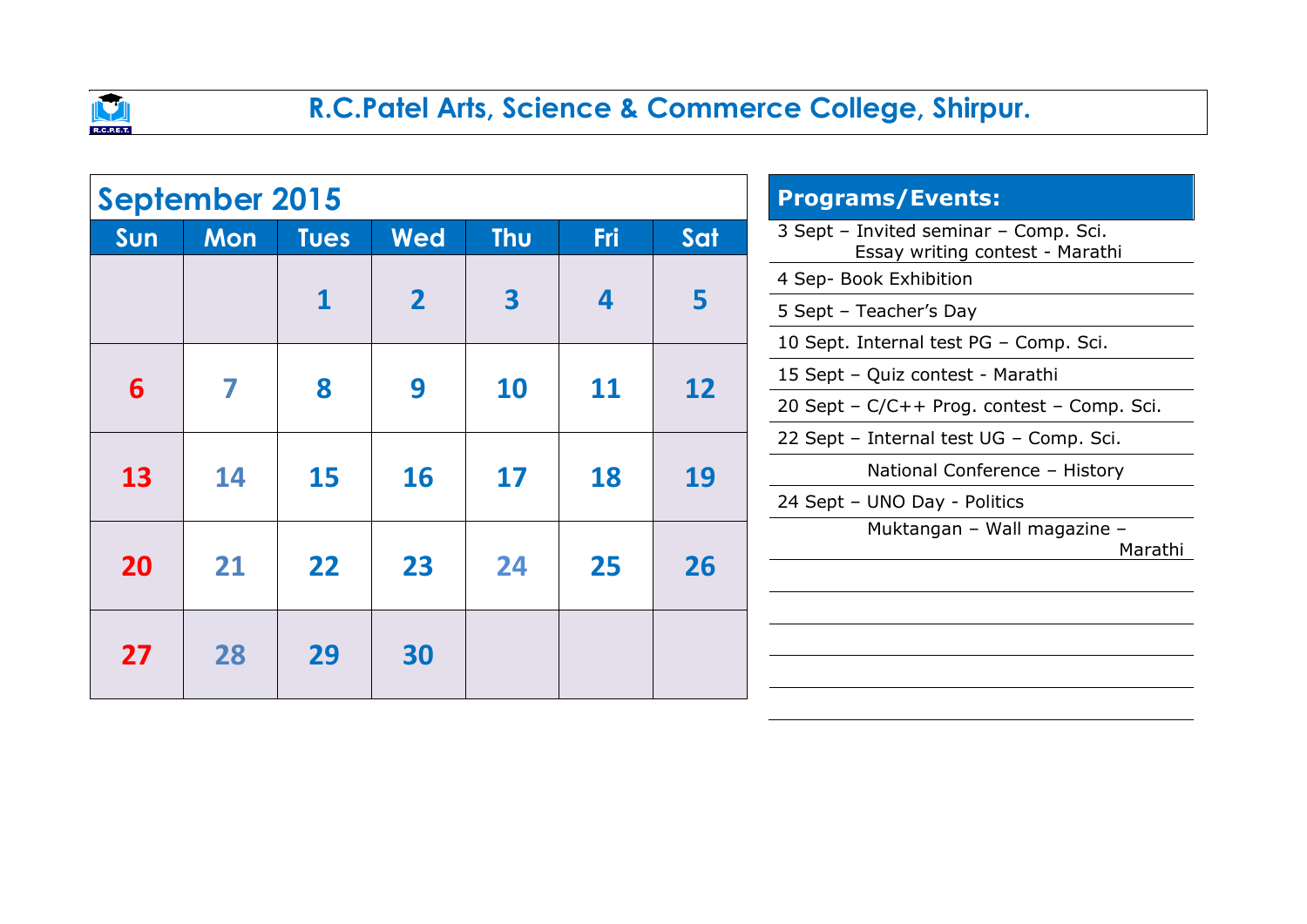

|                         | <b>October 2015</b> |             |            | <b>Programs/Events:</b> |                |                         |                                             |
|-------------------------|---------------------|-------------|------------|-------------------------|----------------|-------------------------|---------------------------------------------|
| Sun                     | <b>Mon</b>          | <b>Tues</b> | <b>Wed</b> | <b>Thu</b>              | <b>Fri</b>     | Sat                     | 2 Oct - Gandhi Jayanti - History            |
|                         |                     |             |            |                         |                |                         | 10 Oct - Human Right Day - Social Sci.      |
|                         |                     |             |            | 1                       | $\overline{2}$ | $\overline{\mathbf{3}}$ | 15 Oct - Internal test PG - Comp. Sci.      |
|                         |                     |             |            |                         |                |                         | 12 Oct. onwards - F.Y.B.Sc. Practical exam. |
|                         |                     |             |            |                         |                |                         | Internal exam of sem I.                     |
| $\overline{\mathbf{4}}$ | 5                   | 6           | 7          | 8                       | 9              | <b>10</b>               | External exams begins from the last week    |
|                         |                     |             |            |                         |                |                         |                                             |
|                         |                     |             |            |                         |                |                         |                                             |
| <b>11</b>               | 12                  | 13          | 14         | 15                      | <b>16</b>      | 17                      |                                             |
|                         |                     |             |            |                         |                |                         |                                             |
| <b>18</b>               | 19                  | 20          | 21         | 22                      | 23             | 24                      |                                             |
|                         |                     |             |            |                         |                |                         |                                             |
|                         |                     |             |            |                         |                |                         |                                             |
| 25                      | 26                  | 27          | 28         | 29                      | 30             | 31                      |                                             |
|                         |                     |             |            |                         |                |                         |                                             |
|                         |                     |             |            |                         |                |                         |                                             |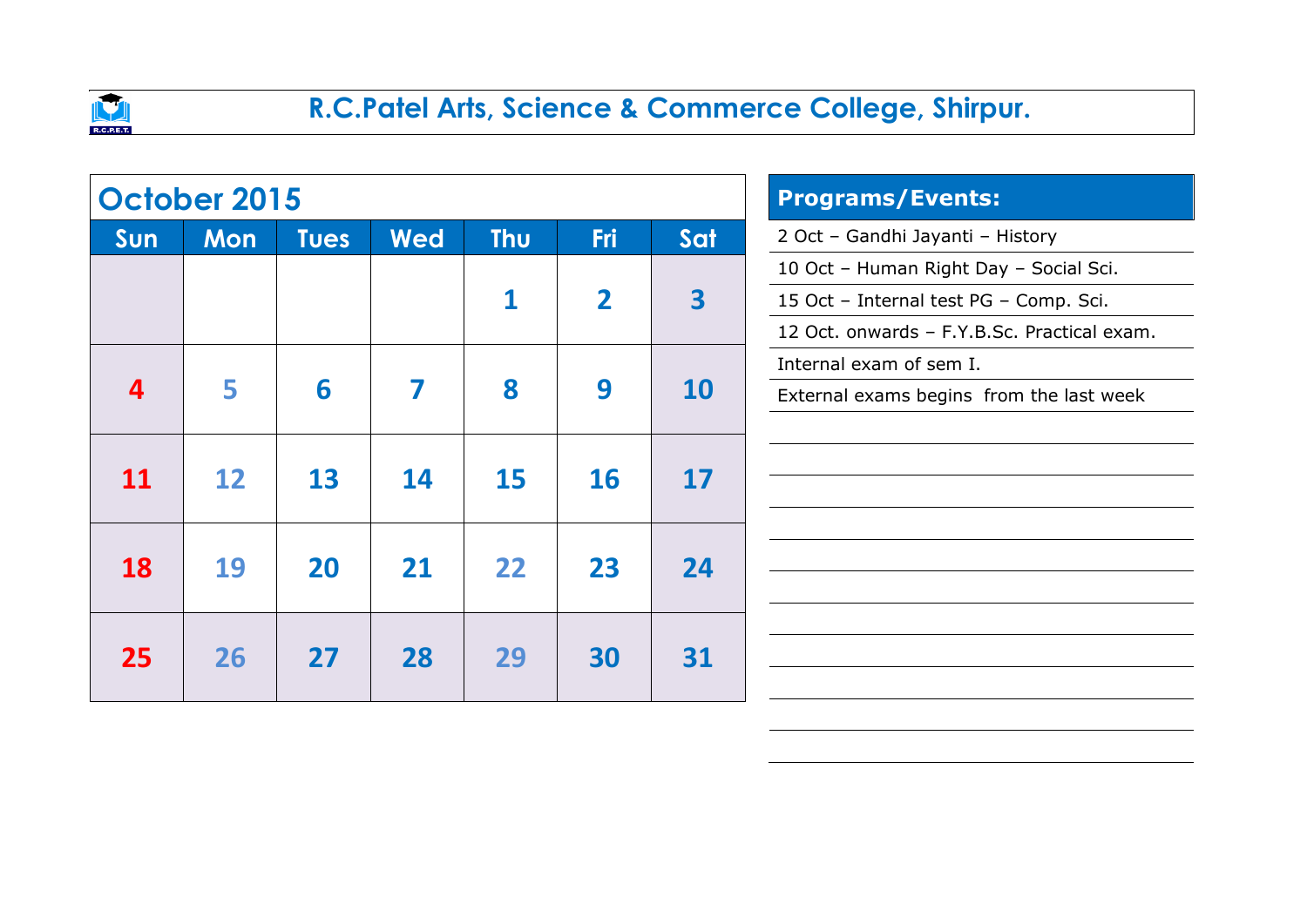

|              | <b>November 2015</b> |             |            | <b>Programs/Events:</b> |            |     |                                        |
|--------------|----------------------|-------------|------------|-------------------------|------------|-----|----------------------------------------|
| Sun          | <b>Mon</b>           | <b>Tues</b> | <b>Wed</b> | <b>Thu</b>              | <b>Fri</b> | Sat | 29 Nov - Samvidhan divas - Social Sci. |
| $\mathbf{1}$ | $\overline{2}$       | 3           | 4          | 5                       | 6          | 7   |                                        |
| 8            | 9                    | <b>10</b>   | 11         | 12                      | 13         | 14  |                                        |
| <b>15</b>    | 16                   | 17          | 18         | 19                      | 20         | 21  |                                        |
| 22           | 23                   | 24          | 25         | 26                      | 27         | 28  |                                        |
| 29           | 30                   |             |            |                         |            |     |                                        |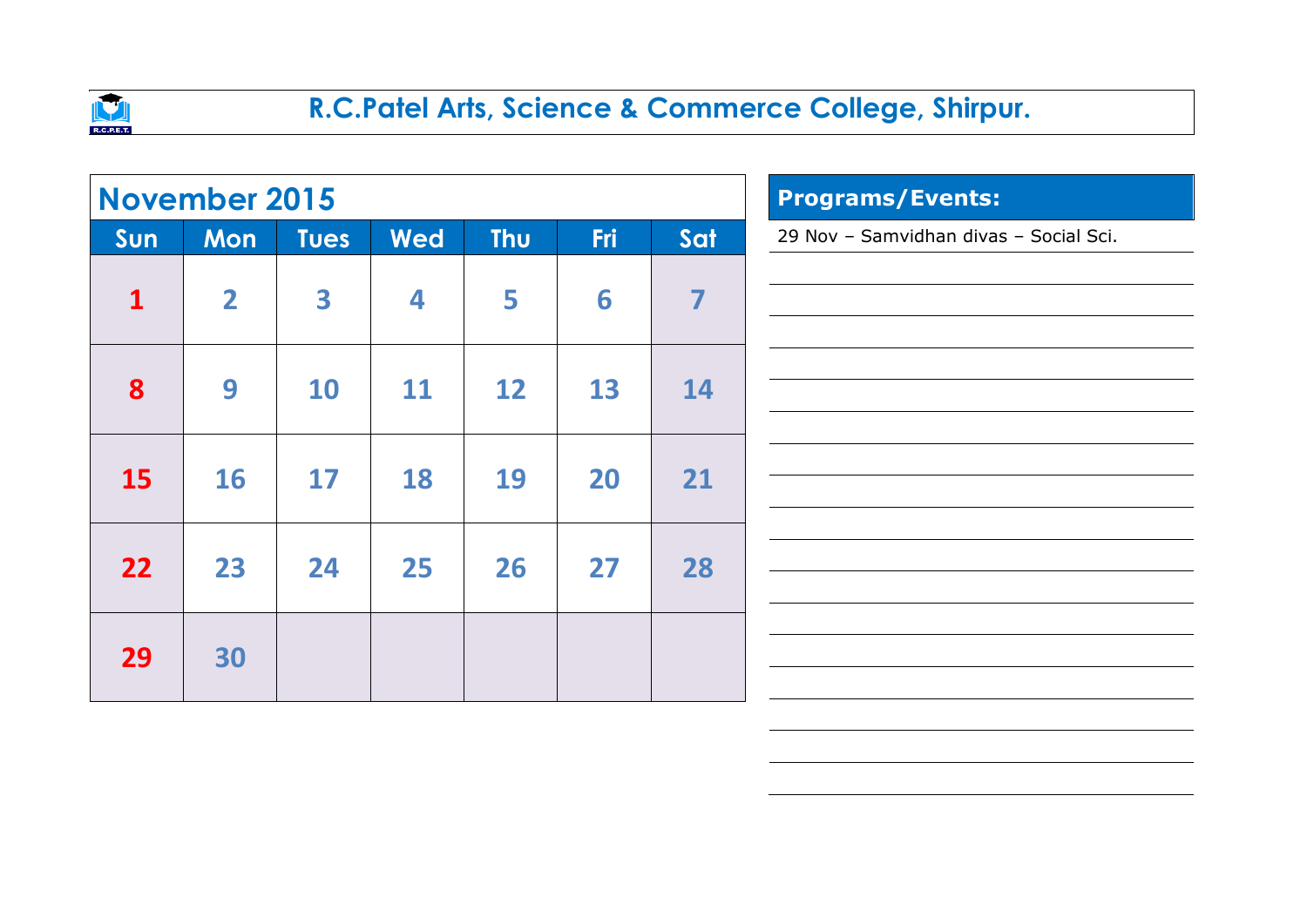

|           | December 2015 |             |                | <b>Programs/Events:</b> |                         |     |                                       |
|-----------|---------------|-------------|----------------|-------------------------|-------------------------|-----|---------------------------------------|
| Sun       | <b>Mon</b>    | <b>Tues</b> | <b>Wed</b>     | <b>Thu</b>              | <b>Fri</b>              | Sat | <b>Book Exhibition</b><br>11 Dec-     |
|           |               |             |                |                         |                         |     | Educational tour - History            |
|           |               | 1           | $\overline{2}$ | 3                       | $\overline{\mathbf{4}}$ | 5   | 15 Dec - Debate competition - Marathi |
|           |               |             |                |                         |                         |     | 25 Dec - Consumer Day - Social Sci.   |
|           |               |             |                |                         |                         |     | Essay writing competition - Politics  |
| 6         | 7             | 8           | 9              | 10                      | 11                      | 12  | 26 Dec. - Study tour - Physics        |
|           |               |             |                |                         |                         |     |                                       |
|           |               |             |                |                         |                         |     |                                       |
| 13        | 14            | 15          | <b>16</b>      | 17                      | 18                      | 19  |                                       |
|           |               |             |                |                         |                         |     |                                       |
| <b>20</b> | 21            | 22          | 23             | 24                      | 25                      | 26  |                                       |
|           |               |             |                |                         |                         |     |                                       |
|           |               |             |                |                         |                         |     |                                       |
| 27        | 28            | 29          | 30             | 31                      |                         |     |                                       |
|           |               |             |                |                         |                         |     |                                       |
|           |               |             |                |                         |                         |     |                                       |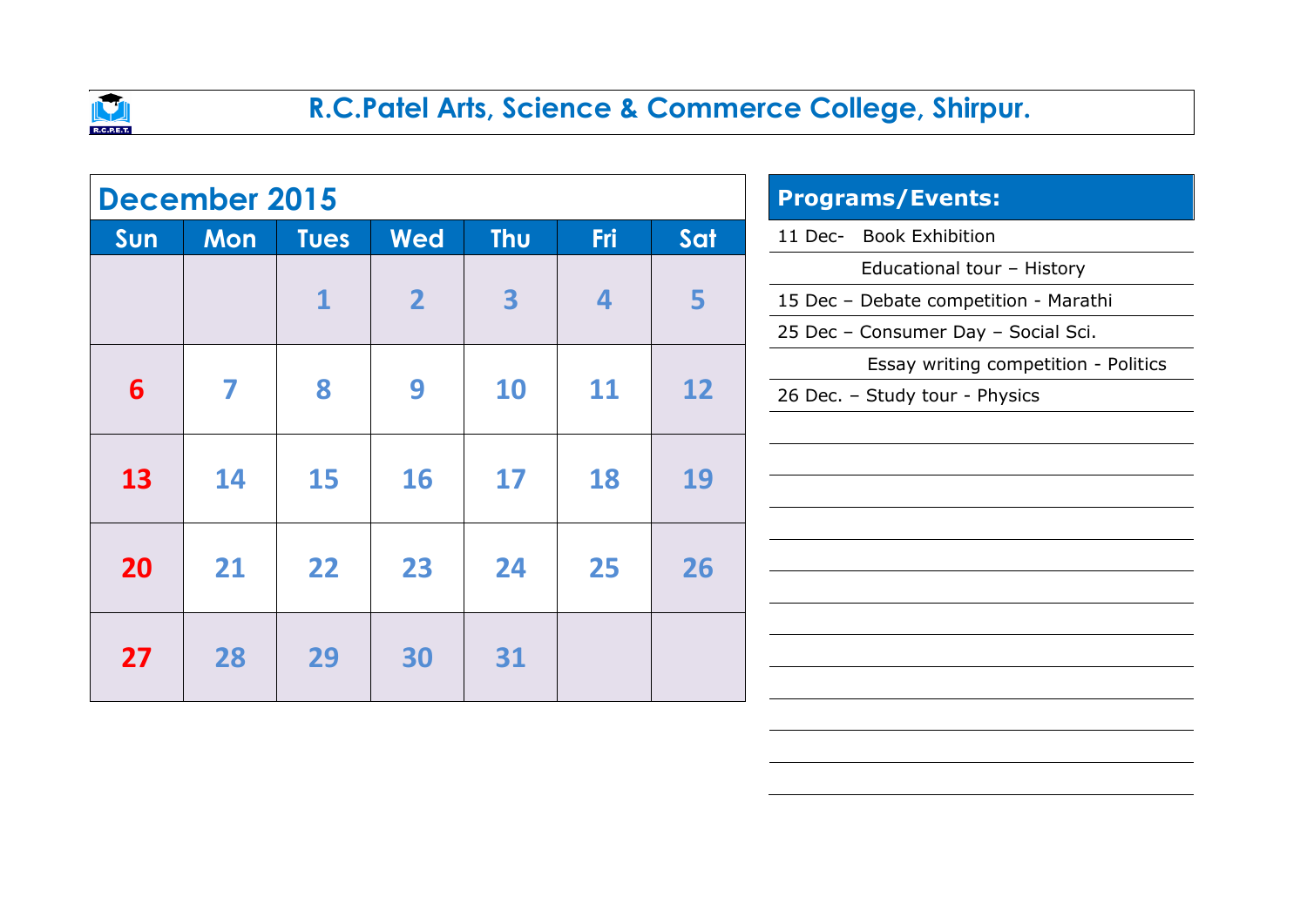

|                         | <b>January 2016</b> |             |            | <b>Programs/Events:</b> |                                               |                |                                                                         |
|-------------------------|---------------------|-------------|------------|-------------------------|-----------------------------------------------|----------------|-------------------------------------------------------------------------|
| Sun                     | <b>Mon</b>          | <b>Tues</b> | <b>Wed</b> | <b>Thu</b>              | <b>Fri</b>                                    | Sat            |                                                                         |
|                         |                     |             |            |                         |                                               |                | 5 Jan- Library Committee meeting                                        |
| 31                      |                     |             |            |                         | 1                                             | $\overline{2}$ | 8 Jan - Quiz contest - Physics                                          |
|                         |                     |             |            |                         |                                               |                | 12 Jan - Invited talk - Comp. Sci.                                      |
|                         |                     |             |            |                         |                                               |                | Swami Vivekanad Jayanti<br>Rashtramata Jijau Jayanti                    |
| $\overline{\mathbf{3}}$ | 4                   | 5           | 6          | 7                       | 8                                             | 9              | 15 Jan - Poster presentation - Comp. Sci.                               |
|                         |                     |             |            |                         |                                               |                | Third week - Study tour - Comp. Sci.                                    |
|                         |                     |             |            |                         | 19 Jan - Historical coin exhibition - History |                |                                                                         |
| <b>10</b>               | 11                  | 12          | 13         | 14                      | 15                                            | 16             | 25 Jan - Internal test PG - Comp. Sci.<br>National Voter Day - Politics |
|                         |                     |             |            |                         |                                               |                | 30 Jan - Hutatma Din - History                                          |
| 17                      | 18                  | 19          | 20         | 21                      | 22                                            | 23             | Youth festival                                                          |
|                         |                     |             |            |                         |                                               |                | <b>Annual Gathering</b>                                                 |
|                         |                     |             |            |                         |                                               |                | Quiz contest - Politics                                                 |
| 24                      | 25                  | 26          | 27         | 28                      | 29                                            | 30             |                                                                         |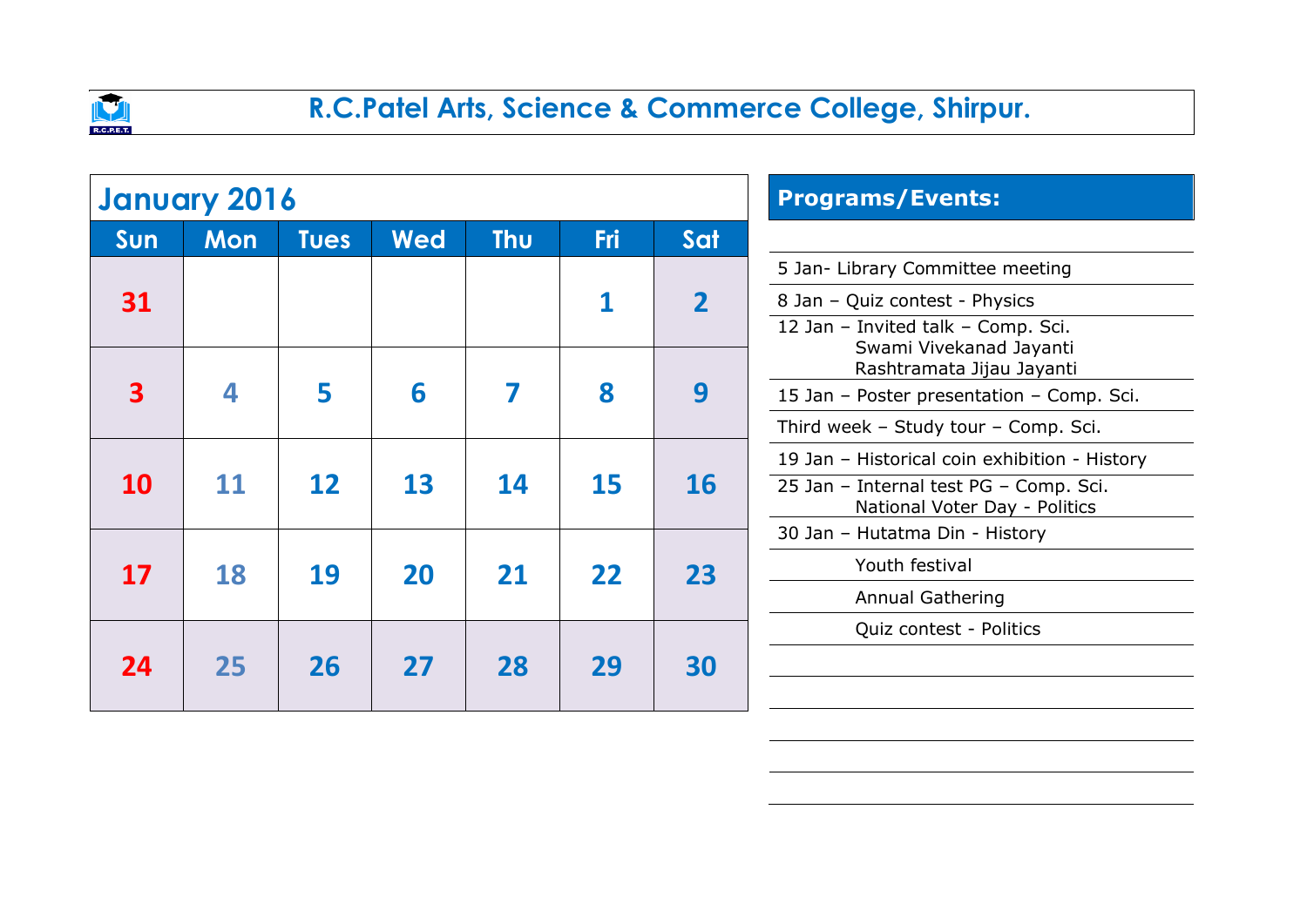

|           | <b>February 2016</b> |              |            | <b>Programs/Events:</b> |            |     |                                                                                                                                                       |
|-----------|----------------------|--------------|------------|-------------------------|------------|-----|-------------------------------------------------------------------------------------------------------------------------------------------------------|
| Sun       | <b>Mon</b>           | <b>Tues</b>  | <b>Wed</b> | <b>Thu</b>              | <b>Fri</b> | Sat | 5 Feb.: Software Exhibition - Computer                                                                                                                |
|           | 1                    | $\mathbf{2}$ | 3          | 4                       | 5          | 6   | 10 Feb - Internal Exam UG - Comp. Sci.<br>20 Feb - GK contest on the occasion of Shiv<br>Jayanti - History<br>27 Feb - Marathi Bhasha Divas - Marathi |
| 7         | 8                    | 9            | <b>10</b>  | 11                      | 12         | 13  | Educational tour - Marathi<br>28 Jan. - Science Day                                                                                                   |
| <b>14</b> | <b>15</b>            | <b>16</b>    | <b>17</b>  | 18                      | <b>19</b>  | 20  |                                                                                                                                                       |
| 21        | 22                   | 23           | 24         | 25                      | 26         | 27  |                                                                                                                                                       |
| 28        | 29                   |              |            |                         |            |     |                                                                                                                                                       |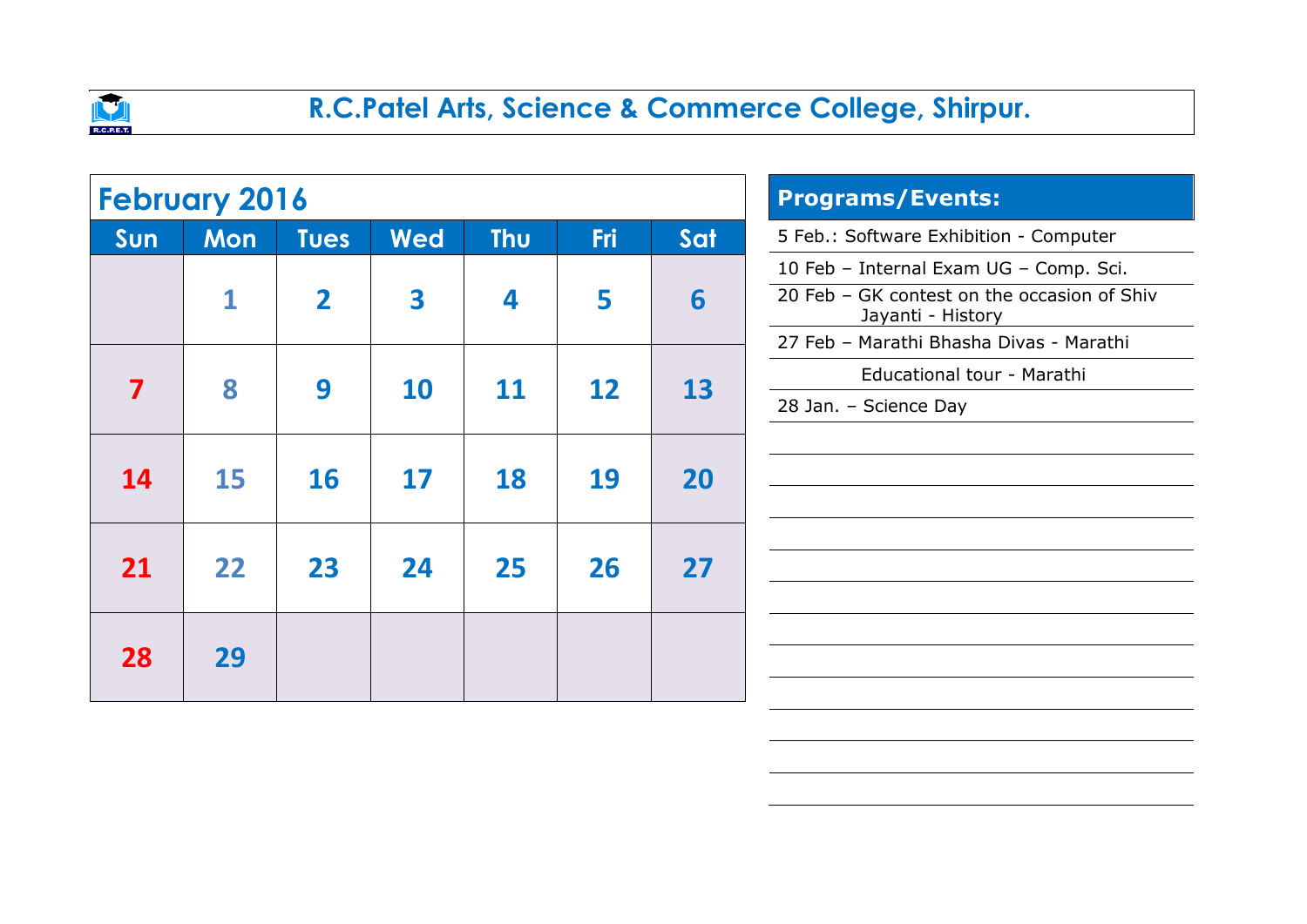

|     | <b>March 2016</b> |             |                         | <b>Programs/Events:</b> |            |     |                                                                                                 |
|-----|-------------------|-------------|-------------------------|-------------------------|------------|-----|-------------------------------------------------------------------------------------------------|
| Sun | <b>Mon</b>        | <b>Tues</b> | <b>Wed</b>              | <b>Thu</b>              | <b>Fri</b> | Sat | 5 March - Innovative presentation - Comp.<br>Sci.                                               |
|     |                   | $\mathbf 1$ | $\overline{\mathbf{2}}$ | 3                       | 4          | 5   | 15 March - Internal test PG - Comp. Sci.<br>Practical exams of SEM II begins from first<br>week |
| 6   | 7                 | 8           | 9                       | <b>10</b>               | 11         | 12  |                                                                                                 |
| 13  | 14                | 15          | <b>16</b>               | 17                      | 18         | 19  |                                                                                                 |
| 20  | 21                | 22          | 23                      | 24                      | 25         | 26  |                                                                                                 |
| 27  | 28                | 29          | 30                      | 31                      |            |     |                                                                                                 |
|     |                   |             |                         |                         |            |     |                                                                                                 |